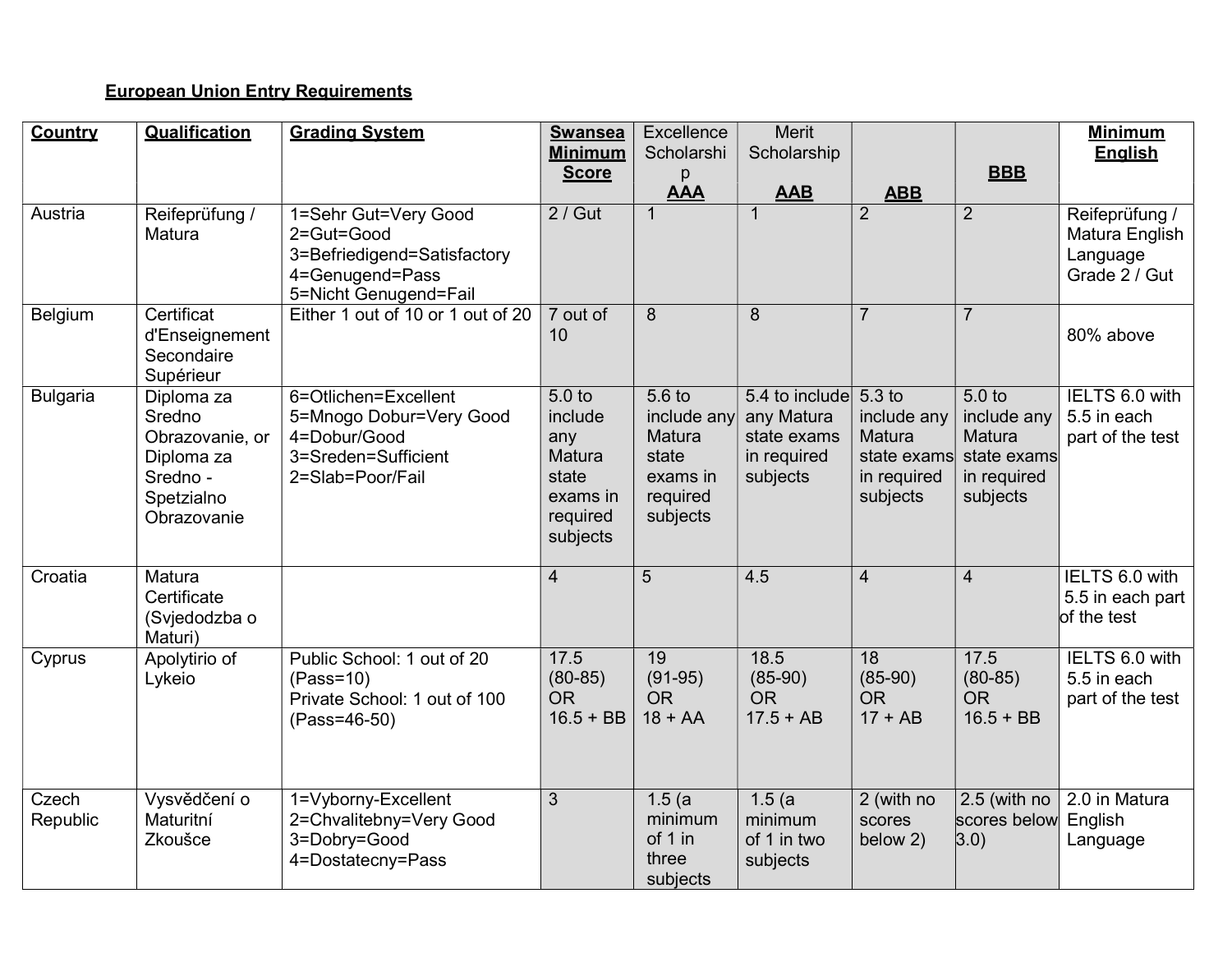| 5=Nedostatecny=Fail | and 2 in    | and 2 in in |  |  |
|---------------------|-------------|-------------|--|--|
|                     | one         | two         |  |  |
|                     | subject, in | subjects,   |  |  |
|                     | any order   | in any      |  |  |
|                     | from both   | order from  |  |  |
|                     | common      | both        |  |  |
|                     | and profile | common      |  |  |
|                     | parts)      | and profile |  |  |
|                     |             | parts)      |  |  |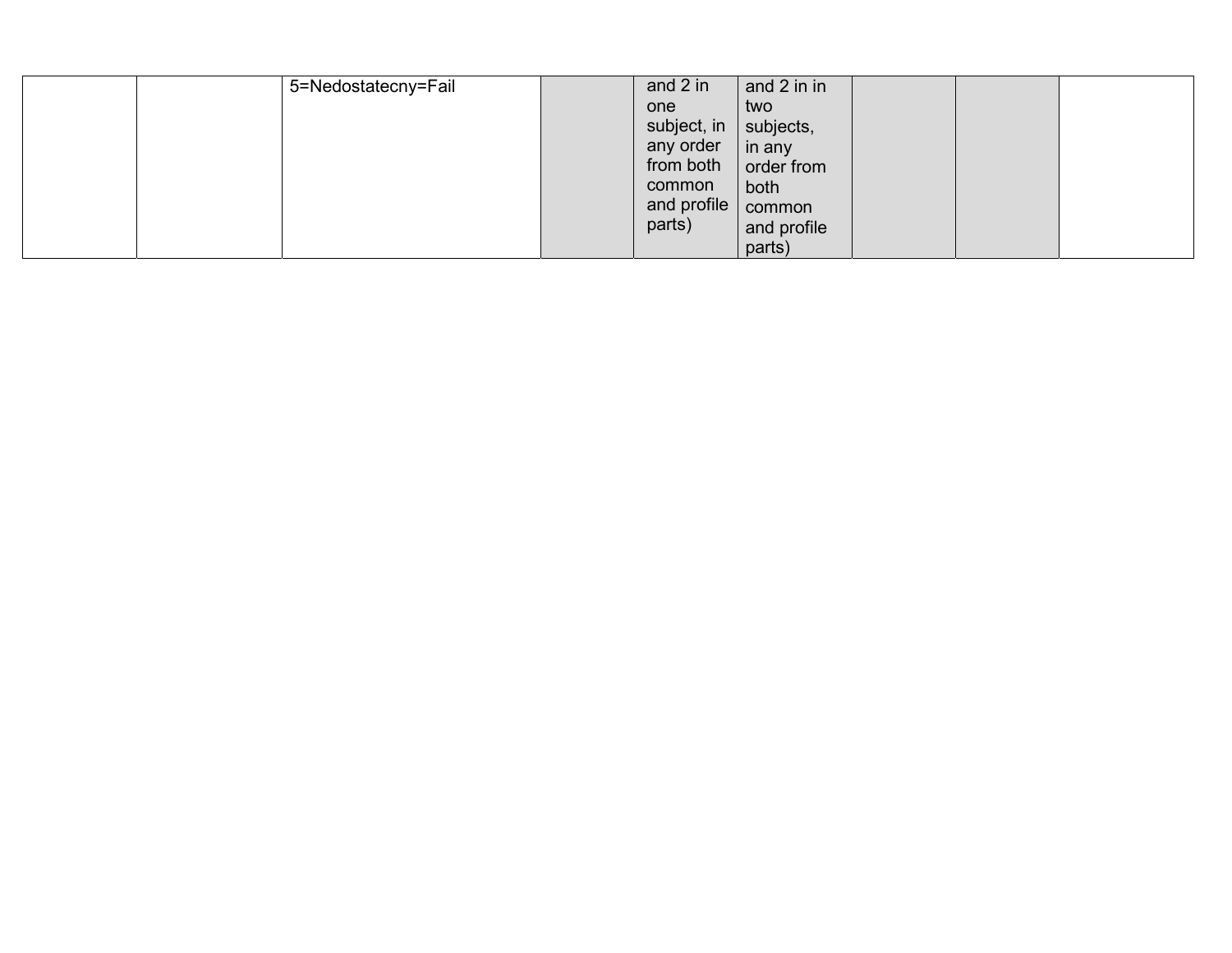| <b>Denmark</b> | Bevis for<br>Studentereksam<br>en(HF)                                             | 12=Excellent<br>10=Very good<br>7=Good<br>4=Fair<br>02=Adequate<br>00=Inadequate<br>-3=Unaccepteble                                                                                                                                                    | $\overline{7}$                             | 10 with<br>required<br>subjects at<br>high $(A)$<br>level                                   | 9 with<br>required<br>subjects at<br>high (A) level                                                            | 9 with<br>required<br>subjects at<br>high $(A)$<br>level                                      | 7 with<br>required<br>subjects at<br>high $(A)$<br>level                                      | Bevis for<br>Studentereksa<br>-men English<br>Language<br>Grade 7           |
|----------------|-----------------------------------------------------------------------------------|--------------------------------------------------------------------------------------------------------------------------------------------------------------------------------------------------------------------------------------------------------|--------------------------------------------|---------------------------------------------------------------------------------------------|----------------------------------------------------------------------------------------------------------------|-----------------------------------------------------------------------------------------------|-----------------------------------------------------------------------------------------------|-----------------------------------------------------------------------------|
| Estonia        | Gümnaasiumi<br>lõputunnistus<br>with the<br>Riigieksamitunni<br>stus              | 5=Very good<br>$4 = Good$<br>3=Satisfactory<br>2=Unsatisfactory<br>1=Poor (Fail)                                                                                                                                                                       | 4<br>(70%)                                 | $4-4.5$ to<br>include 90<br>in a<br>minimum<br>of 3<br>Riigieksam<br>itunnistus<br>subjects | 4 to include<br>80 in a<br>minimum of<br>3<br>Riigieksamit<br>unnistus<br>subjects                             | Overall 4<br>to include<br>75 in a<br>minimum<br>of 3<br>Riigieksam<br>itunnistus<br>subjects | Overall 4<br>to include<br>70 in a<br>minimum<br>of 3<br>Riigieksam<br>itunnistus<br>subjects | $70\%$ in the<br>English state<br>exams                                     |
| Finland        | Ylioppilastutkint<br>$\circ$ /<br>Studentexamen<br>(Matriculation<br>Examination) | Laudatur=Excellent=7<br>Eximia cum laude<br>approbatur=Exceptionally<br>$good=6$<br>Magna cum laude<br>approbatur=Very good=5<br>Cum laude approbatur=<br>$Good=4$<br>Lubenter approbatur=<br>Satisfactory=3<br>Approbatur=Pass=2<br>Improbatur=Fail=0 | 6                                          | Pass<br>overall with<br>Laudatur                                                            | Pass overall<br>with Eximia<br><b>Cum Laude</b><br>Approbatur<br>and at least<br>1 subject<br>with<br>Laudatur | Pass<br>overall with<br>Magna<br>Cum<br>Laude<br>Approbatur<br>(5)                            | Pass<br>Overall<br>with Cum<br>laude<br>approbatur<br>(4)                                     | 5 above                                                                     |
| France         | French<br><b>Baccalaureate</b>                                                    | 16-20=Tres bien=Very good<br>(seldom awarded)<br>14-15=Bien=Good<br>12-13=Assez Bien=Quite good<br>10-11=Passable=Pass                                                                                                                                 | French<br><b>Bac: 12</b><br><b>OIB: 11</b> | French Bac<br>: 14<br><b>OIB: 13</b>                                                        | French Bac:<br>13.5<br>OIB: 12.5                                                                               | <b>French Bac</b><br>: 13<br><b>OIB: 12</b>                                                   | <b>French Bac</b><br>: 12<br><b>OIB: 11</b>                                                   | French<br><b>Baccalaureate</b><br>English<br>Language<br><b>Grade 13/20</b> |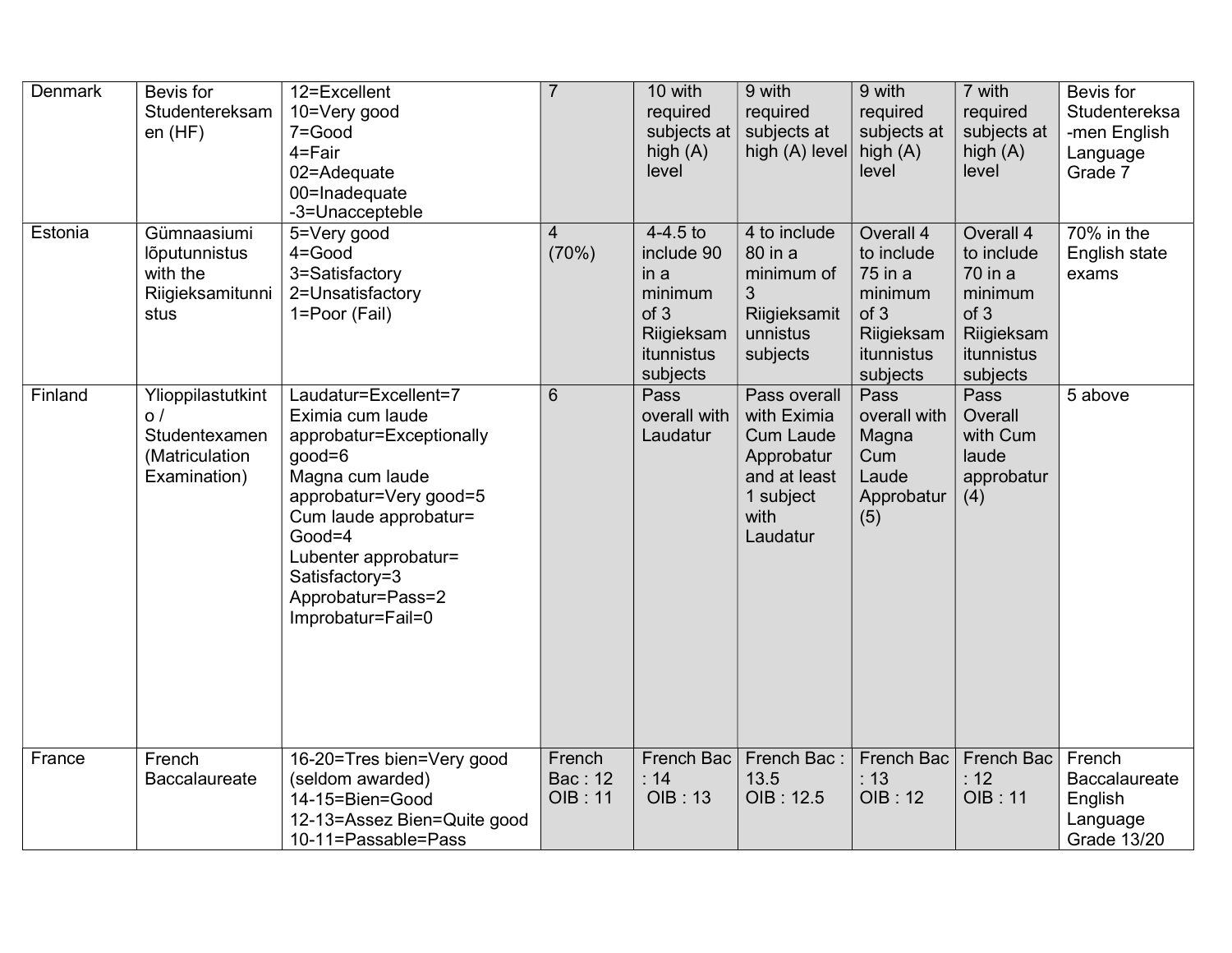|         |                                                                                    |                                                                                                                                                     |                                                                |                                                                              |                                                                                      |                                                                                       |                                                                | <b>OIB: 12</b>                                                                                                                                       |
|---------|------------------------------------------------------------------------------------|-----------------------------------------------------------------------------------------------------------------------------------------------------|----------------------------------------------------------------|------------------------------------------------------------------------------|--------------------------------------------------------------------------------------|---------------------------------------------------------------------------------------|----------------------------------------------------------------|------------------------------------------------------------------------------------------------------------------------------------------------------|
|         |                                                                                    |                                                                                                                                                     |                                                                |                                                                              |                                                                                      |                                                                                       |                                                                |                                                                                                                                                      |
| Germany | Abitur                                                                             | 1=Sehr Gut=Very Good<br>2=Gut=Good<br>3=Befriedigend=Satisfactory<br>4=Ausreichend=Adequate/<br>Pass<br>5=Mangelhaft=Poor<br>6=Ungenugend=Very Poor | $\overline{3.0}$                                               | 1.3                                                                          | 1.5                                                                                  | 1.8                                                                                   | $\overline{2}$                                                 | Abitur English<br>Language,<br>provided it has<br>been taken as<br>a Hauptfach /<br>Leistungskurs,<br>and a mark of<br>10 / gut has<br>been obtained |
| Greece  | Apolytirio of<br>Lykeio                                                            | Poor= $0-5$<br>Unsatisfactory=5.1-9.4<br>Fairly Good=9.5-13<br>Good=13.1-16<br>Very Good=16.1-18<br>Excellent=18.1-20                               | $17 - 18$                                                      | $20$ to<br>include<br>Panhelleni<br>c Exam or<br>General<br>Entrance<br>Exam | 19 <sub>to</sub><br>include<br>Panhellenic<br>Exam or<br>General<br>Entrance<br>Exam | 18 <sub>to</sub><br>include<br>Panhelleni<br>c Exam or<br>General<br>Entrance<br>Exam | 17                                                             | IELTS 6.0 with<br>5.5 in each<br>part of the test                                                                                                    |
| Hungary | Érettségi<br>Bizonyítvány /<br>Matura                                              | 5=Jeles=Excellent=80%-100%<br>4=Jo=Good=60%-79%<br>3=Kozepes=Average=40%-<br>59%<br>2=Elegseges=Pass=20%-39%<br>1=Elegtelen=Fail=0%- 19%            | $\overline{4}$                                                 | 5@Higher<br>5@Standa<br>rd                                                   | 4@Higher<br>5@Standar<br>d                                                           | 4@Higher<br>5@Standa<br>rd                                                            | $\overline{4}$                                                 | IELTS 6.0 with<br>5.5 in each<br>part of the test                                                                                                    |
| Italy   | Esame di Stato                                                                     | Sufficiente=Pass<br>Buono=Good<br>Distinio=Distinction<br>Ottimo=Excellent                                                                          | 75%                                                            | 90%                                                                          | 85%                                                                                  | 80%                                                                                   | 75%                                                            | IELTS 6.0 with<br>5.5 in each<br>part of the test                                                                                                    |
| Latvia  | <b>Between</b><br>Atestāts par<br>vispārējo vidējo<br>izglītību -<br>minimum of 12 | $A=10$<br>$B = 8 - 9$<br>$C = 6 - 7$<br>$D = 4-5$<br>$E=3$                                                                                          | $7$ to<br>include a<br>minimum<br>of 2 at<br>advanced<br>level | 9 <sub>to</sub><br>include a<br>minimum<br>of 7 in<br>four state<br>exams    | 8 to<br>include a<br>minimum of<br>7 in four<br>state<br>exams                       | 7.5 to<br>include a<br>minimum<br>of 7 in<br>four state<br>exams                      | 7 to<br>include a<br>minimum<br>of 7 in<br>four state<br>exams | 8 in Atestats<br>English                                                                                                                             |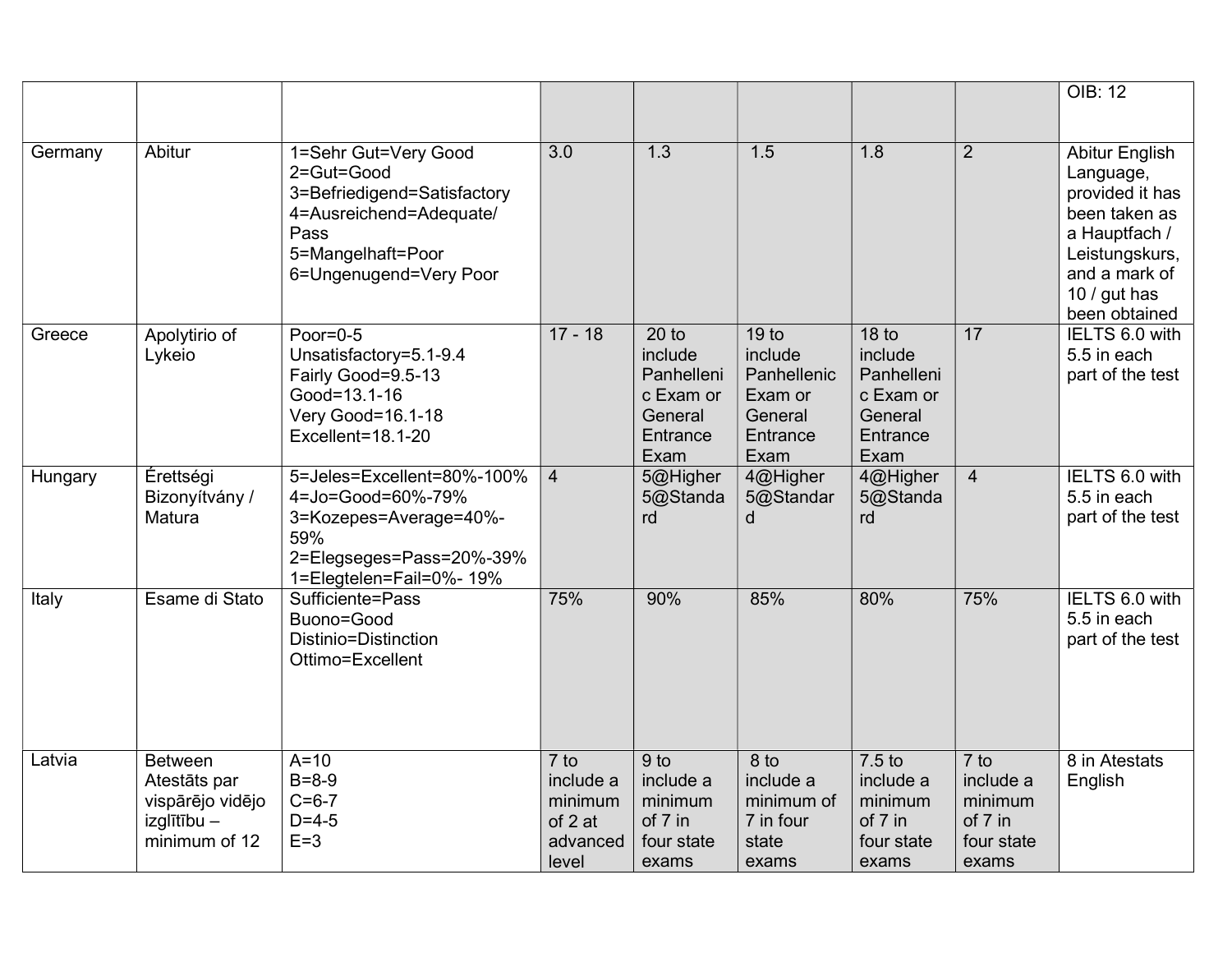|            | Subjects<br>required<br>(Certificate of<br>General<br>Secondary<br>Education) and<br>Diploms Par<br>Pirmā Līmeņa<br>Profesionālo<br>Augstāko<br>Izglītību (Level<br>IV) | $F = 1 - 2$                                                                                                                                                                                                                                                                                                                                                                                  |                                                | level                                       | level                                       | level                                            | level                                         |                                                   |
|------------|-------------------------------------------------------------------------------------------------------------------------------------------------------------------------|----------------------------------------------------------------------------------------------------------------------------------------------------------------------------------------------------------------------------------------------------------------------------------------------------------------------------------------------------------------------------------------------|------------------------------------------------|---------------------------------------------|---------------------------------------------|--------------------------------------------------|-----------------------------------------------|---------------------------------------------------|
| Lithuania  | <b>Brandos</b><br><b>Atestatas</b>                                                                                                                                      | 10=Puikai=Excellent (Pass)<br>9=Labai Gerai=Very Good<br>(Pass)<br>8=Gerai=Good (Pass)<br>7=Pakankamai=Good Enough<br>(Pass)<br>6=Pakankamai=Satisfactory<br>(Pass)<br>5=Pakankamai<br>Patenkinamai=Satisfactory<br>enough (Pass)<br>4=Silpnai=Weak (Pass)<br>3=Blogai=Bad (Fail)<br>2=Labai Blogai=Very Bad<br>(Fail)<br>1=Nieko Neatsake=Nothing<br>Answered/ Task Not<br>Completed (Fail) | $7.5 + 70\%$<br>average in<br>3 state<br>exams | $9 + 80%$<br>average<br>in 3 state<br>exams | $8.5 + 80\%$<br>average in 3<br>state exams | $8.0 +$<br>75%<br>average<br>in 3 state<br>exams | $7.5 + 70%$<br>average in<br>3 state<br>exams | 70% in the<br>English state<br>exams              |
| Luxembourg | Diplôme de Fin<br>d'Études<br>Secondaires                                                                                                                               | 52-60=Excellent=Excellent<br>48-51=Tres Bien=Very Good<br>40-47=Bien=Good<br>36-39=Assez<br>Bien=Satisfactory                                                                                                                                                                                                                                                                                | 40                                             | 47                                          | 45                                          | 43                                               | 40                                            | IELTS 6.0 with<br>5.5 in each<br>part of the test |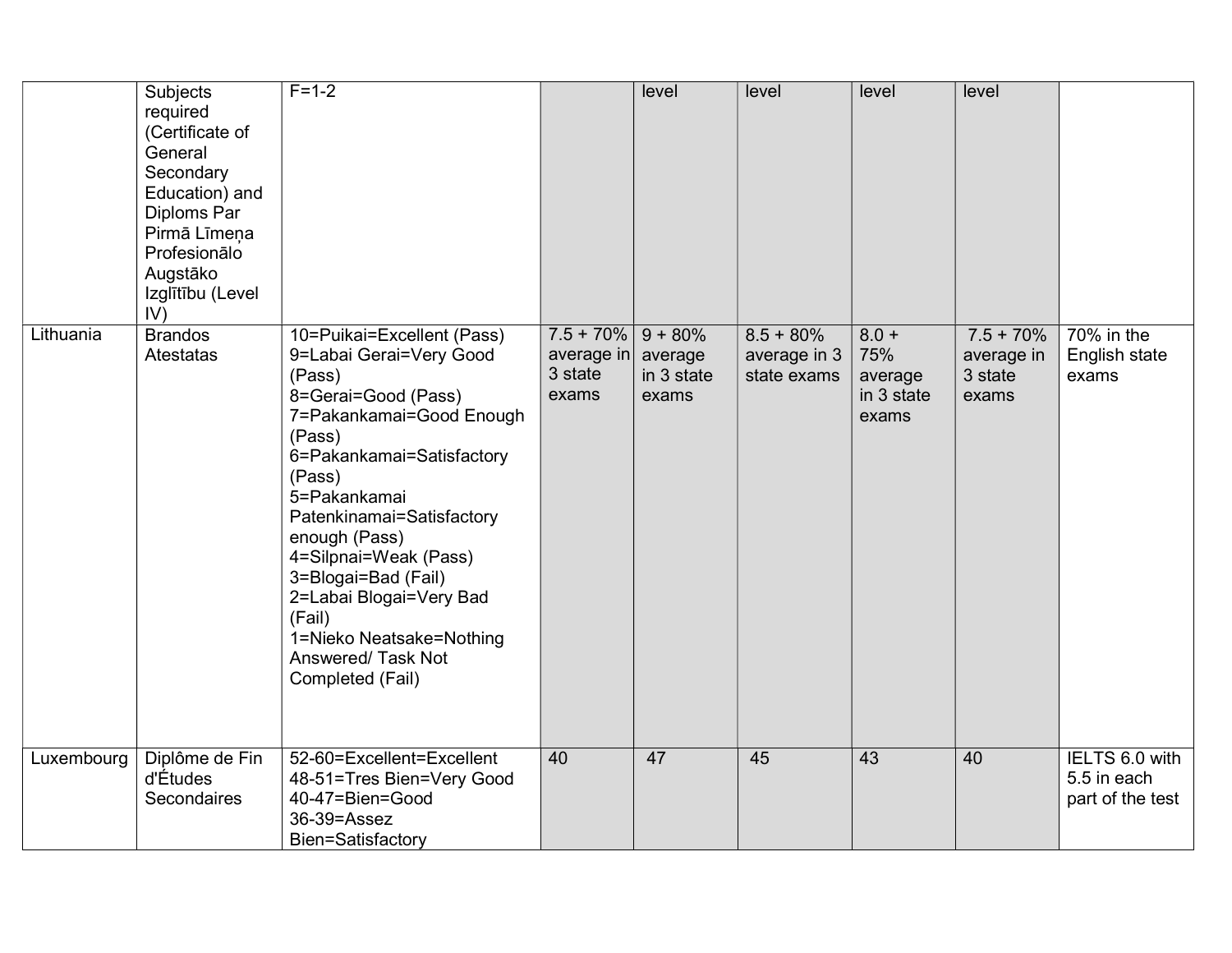|                    |                                                          | 30-35=Pass<br>$1-29 = Fail$                                                                                                                                                                                                                                                                       |                     |                                                                     |                                                                                 |                                                                                 |                                                                                 |                                                                     |
|--------------------|----------------------------------------------------------|---------------------------------------------------------------------------------------------------------------------------------------------------------------------------------------------------------------------------------------------------------------------------------------------------|---------------------|---------------------------------------------------------------------|---------------------------------------------------------------------------------|---------------------------------------------------------------------------------|---------------------------------------------------------------------------------|---------------------------------------------------------------------|
| Malta              | Advanced<br>Matriculation                                | Equivalent to UK A-levels                                                                                                                                                                                                                                                                         | BCC -<br><b>AAB</b> | <b>AAA</b>                                                          | <b>AAB</b>                                                                      | <b>ABB</b>                                                                      | <b>BBB</b>                                                                      | KCSE: C                                                             |
| <b>Netherlands</b> | Voorbereidend<br>Wetenschappelij<br>k Onderwijs<br>(WNO) | 10=Uitmuntend=Excellent<br>9=Zeer Goed=Very Good<br>8=Goed=Good<br>7=Ruim Voldoende=Very<br>Satisfactory<br>6=Voldoende=Pass<br>5= Bijna Voloende= Almost<br>Satisfactory<br>4=Onvoldoende=Unsatisfactor<br>У<br>3=Zeer<br>Onvoldoende=Unsatisfactory<br>2=Slecht=Poor<br>1=Zeer Slecht=Very Poor | 6.5 overall         | 8 overall                                                           | 7.5 overall                                                                     | 7 overall                                                                       | 6.5 overall                                                                     | <b>VWO English</b><br>Language<br>Grade 7                           |
| Norway             | Vitenmal<br>Videregaende<br>Opplaering<br>(VVO)          | 6=Fremragende<br>kompetanse=Excellent degree<br>5=Meget God<br>Kompetanse=High Degree<br>4=God Kompetanse=Good<br>Degree<br>3=Noksa God<br>Kompetanse=Medium Degree<br>2=Lav Komptanse=Low<br>Degree<br>1=Svaert Lav<br>Kompetanse=Very Low<br>Degree                                             | $\overline{4}$      | 5.0 with 5.0<br>in relevant<br>subjects                             | 5.0                                                                             | 4.5                                                                             | 4.0                                                                             | <b>VVO English</b><br>Language<br>grade 4                           |
| Poland             | Matura                                                   | 6=Celujacy=Excellent<br>5=Bardzo Dorby=Very Good<br>4=Dorby=Good<br>3=Dostateczny=Satisfactory<br>2=Mierny=Medicore<br>1=Niedostateczny=Unsatisfact                                                                                                                                               | 70%                 | 85%<br>overall to<br>include a<br>minimum<br>of 2<br>subjects<br>at | 80% overall<br>to include a<br>minimum of 2<br>subjects at<br>extended<br>level | 75% overall<br>to include a<br>minimum of<br>2 subjects<br>at extended<br>level | 70% overall<br>to include a<br>minimum of<br>2 subjects<br>at extended<br>level | Minimum of<br>70% in the<br>English<br>extended<br>exam<br>(Matura) |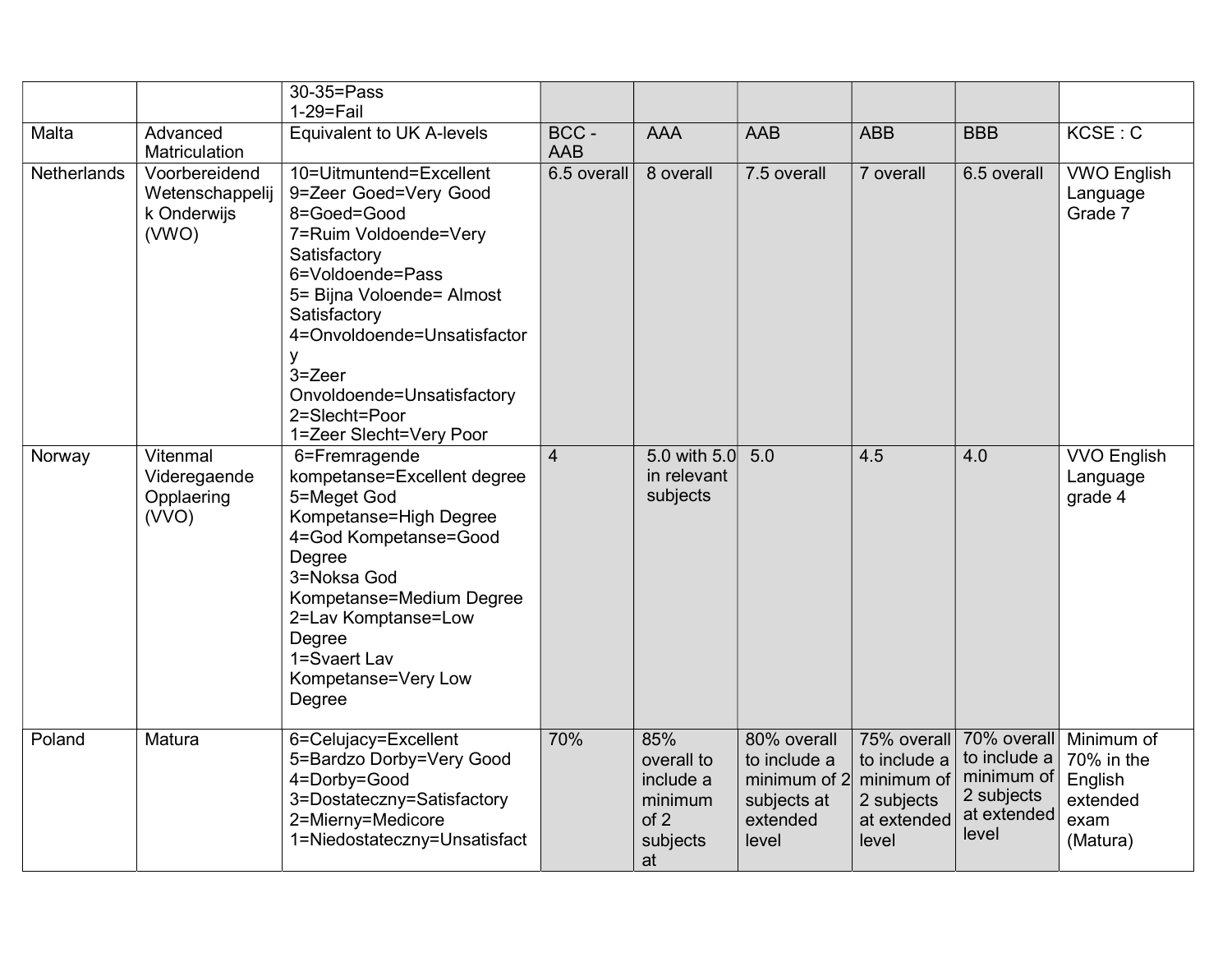|  |  | extended<br>level |  |  |
|--|--|-------------------|--|--|
|  |  |                   |  |  |
|  |  |                   |  |  |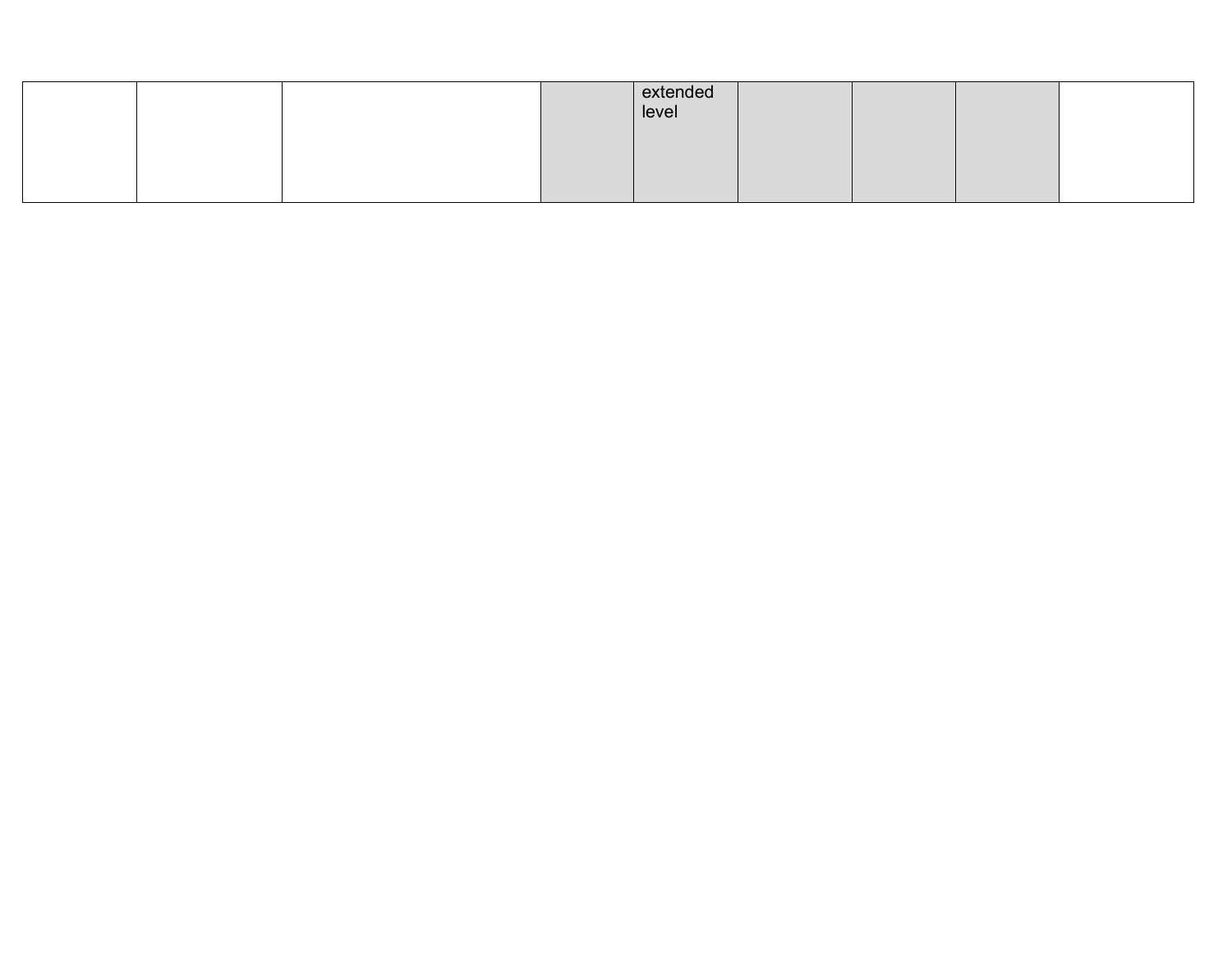|          |                                                                                                                                    | ory                                                                                                                                                                   |                |     |                                         |                                           |                |                                                                                        |
|----------|------------------------------------------------------------------------------------------------------------------------------------|-----------------------------------------------------------------------------------------------------------------------------------------------------------------------|----------------|-----|-----------------------------------------|-------------------------------------------|----------------|----------------------------------------------------------------------------------------|
| Portugal | Certificado de<br>Fim de Estudos<br>Secondarios<br>and/or Diploma<br>de Ensino<br>Secundario<br>Diploma de<br>Ensino<br>Secundario | 18-20=Muito Bom=Very Good<br>14-17=Bom=Good<br>10-13=Suficiente=Satisfactory                                                                                          | 14             | 17  | 17                                      | 16                                        | 15             | IELTS 6.0 with<br>5.5 in each<br>part of the test                                      |
| Romania  | Diplomă de<br><b>Bacalaureat</b><br>(Baccalaureate<br>Diploma)                                                                     | 10=Excellent (Pass)<br>9=Very Good (Pass)<br>8=Good (Pass)<br>7=Highly Satisfactory (Pass)<br>6=Satisfactory (Pass)<br>5=Sufficient (Pass)<br>4-1=Insufficient (Fail) | 7.5            | 9   | 8.5                                     | 8                                         | 7.5            | B2 at English in<br>the Romanian<br><b>Baccalaureate</b><br>recognized<br>English test |
| Slovakia | Vysvedčenie o<br>Maturitnej<br>Skúške /<br>Maturita /<br>Maturitná<br>Zkúška                                                       | 1=Vyborny=Excellent<br>2=Velmi Dorby=Very Good<br>3=Dorby=Good<br>4=Dostatocny=Satisfactory<br>5=Nedostatocny=Fail                                                    | $\overline{4}$ | 1.5 | 2 with no<br>scores<br>lower than<br>2) | 2 with no<br>scores<br>lower than<br>2.5) | $\overline{2}$ | Vysedcenie o<br>Maturitnej<br><b>Skuse English</b><br>$\overline{2}$                   |
| Slovenia | Maturitetno<br>spričevalo<br>(Matura<br>Certificate)                                                                               | 5=Excellent<br>4=Very Good<br>3=Satisfactory<br>$2 = Pass$                                                                                                            | $\overline{4}$ | 5   | $\overline{4}$                          | $\overline{4}$                            | $\overline{4}$ | IELTS 6.0 with<br>5.5 in each<br>part of the test                                      |
| Spain    | Título de<br><b>Bachiller</b>                                                                                                      | 10=Sobresaliente (maltricula<br>de honor)=Distinction<br>$8.5 -$<br>9=Sobresaliente=Outstanding<br>7-8.4=Notable=Very Good<br>6-6.9=Bien=Good                         | $\overline{7}$ | 8.5 | 8                                       | 7.5                                       | $\overline{7}$ | IELTS 6.0 with<br>5.5 in each<br>part of the test                                      |